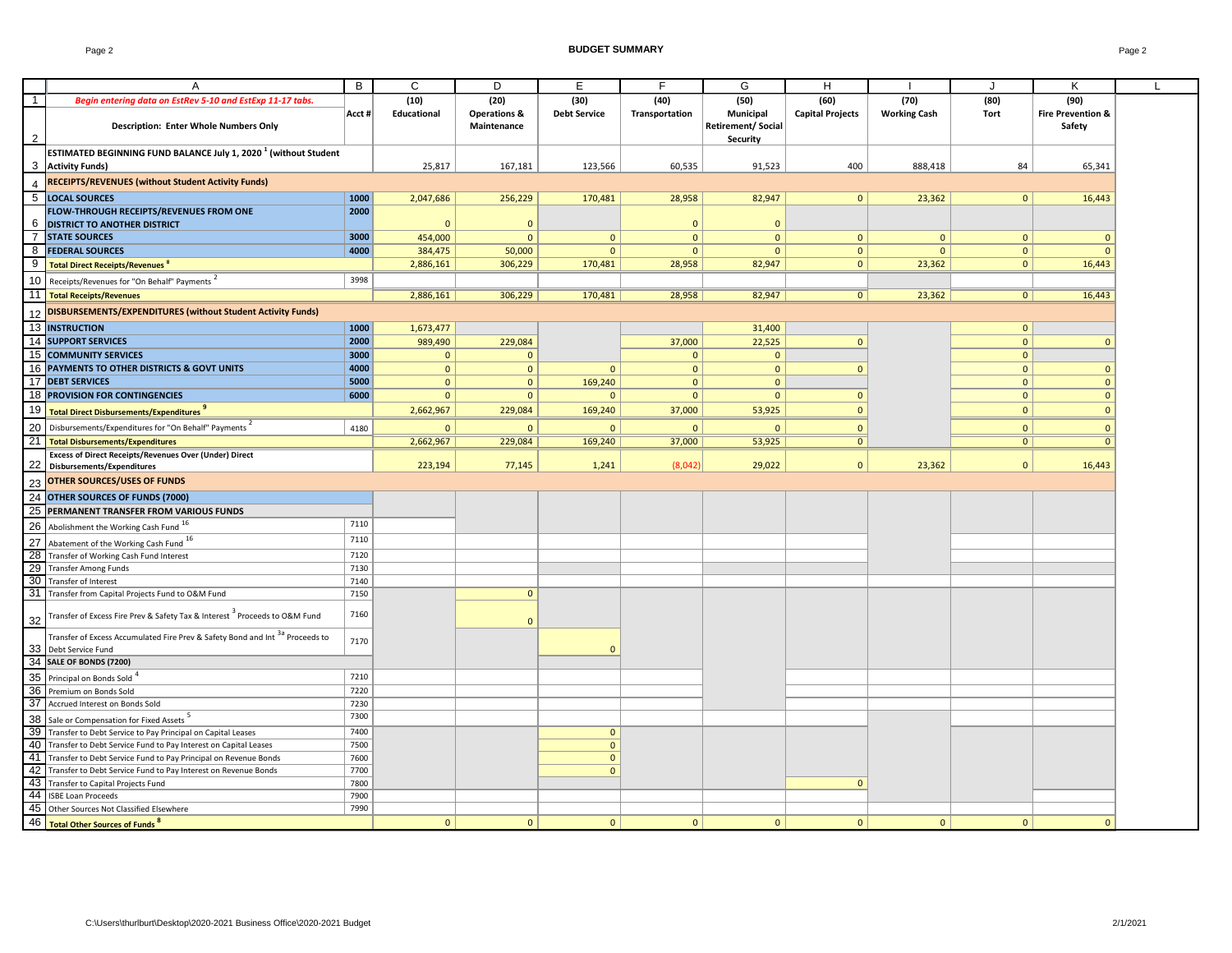|                | Α                                                                                                                                    | B            | C              | D                       | E                   | F.             | G                        | H                       | $\mathbf{I}$        | J            | Κ                            | L |
|----------------|--------------------------------------------------------------------------------------------------------------------------------------|--------------|----------------|-------------------------|---------------------|----------------|--------------------------|-------------------------|---------------------|--------------|------------------------------|---|
| $\overline{1}$ | Begin entering data on EstRev 5-10 and EstExp 11-17 tabs.                                                                            |              | (10)           | (20)                    | (30)                | (40)           | (50)                     | (60)                    | (70)                | (80)         | (90)                         |   |
|                |                                                                                                                                      | Acct #       | Educational    | <b>Operations &amp;</b> | <b>Debt Service</b> | Transportation | Municipal                | <b>Capital Projects</b> | <b>Working Cash</b> | Tort         | <b>Fire Prevention &amp;</b> |   |
|                | <b>Description: Enter Whole Numbers Only</b>                                                                                         |              |                | Maintenance             |                     |                | <b>Retirement/Social</b> |                         |                     |              | Safety                       |   |
|                |                                                                                                                                      |              |                |                         |                     |                | <b>Security</b>          |                         |                     |              |                              |   |
|                | 47 OTHER USES OF FUNDS (8000)                                                                                                        |              |                |                         |                     |                |                          |                         |                     |              |                              |   |
|                | 49 TRANSFER TO VARIOUS OTHER FUNDS (8100)                                                                                            |              |                |                         |                     |                |                          |                         |                     |              |                              |   |
|                | 50 Abolishment or Abatement of the Working Cash Fund 16                                                                              | 8110         |                |                         |                     |                |                          |                         | $\mathbf{0}$        |              |                              |   |
|                | 51 Transfer of Working Cash Fund Interest                                                                                            | 8120         |                |                         |                     |                |                          |                         | $\Omega$            |              |                              |   |
|                | 52 Transfer Among Funds                                                                                                              | 8130         |                |                         |                     |                |                          |                         |                     |              |                              |   |
|                | 53 Transfer of Interest <sup>6</sup>                                                                                                 | 8140         |                |                         |                     |                |                          |                         |                     |              |                              |   |
|                | 54 Transfer from Capital Projects Fund to O&M Fund                                                                                   | 8150         |                |                         |                     |                |                          |                         |                     |              |                              |   |
| 55             | Transfer of Excess Fire Prev & Safety Tax & Interest <sup>3</sup> Proceeds to O&M Fund                                               | 8160         |                |                         |                     |                |                          |                         |                     |              |                              |   |
|                | Transfer of Excess Accumulated Fire Prev & Safety Bond 3a<br>and                                                                     | 8170         |                |                         |                     |                |                          |                         |                     |              |                              |   |
|                | 56 Int Proceeds to Debt Service Fund                                                                                                 |              |                |                         |                     |                |                          |                         |                     |              |                              |   |
|                | 57 Taxes Pledged to Pay Principal on Capital Leases                                                                                  | 8410         |                |                         |                     |                |                          |                         |                     |              |                              |   |
|                | 58 Grants/Reimbursements Pledged to Pay Principal on Capital Leases                                                                  | 8420         |                |                         |                     |                |                          |                         |                     |              |                              |   |
|                | 59 Other Revenues Pledged to Pay Principal on Capital Leases                                                                         | 8430         |                |                         |                     |                |                          |                         |                     |              |                              |   |
|                | 60 Fund Balance Transfers Pledged to Pay Principal on Capital Leases                                                                 | 8440         |                |                         |                     |                |                          |                         |                     |              |                              |   |
|                | 61 Taxes Pledged to Pay Interest on Capital Leases                                                                                   | 8510         |                |                         |                     |                |                          |                         |                     |              |                              |   |
|                | 62 Grants/Reimbursements Pledged to Pay Interest on Capital Leases                                                                   | 8520         |                |                         |                     |                |                          |                         |                     |              |                              |   |
|                | 63 Other Revenues Pledged to Pay Interest on Capital Leases                                                                          | 8530         |                |                         |                     |                |                          |                         |                     |              |                              |   |
|                | 64 Fund Balance Transfers Pledged to Pay Interest on Capital Leases                                                                  | 8540         |                |                         |                     |                |                          |                         |                     |              |                              |   |
|                | 65 Taxes Pledged to Pay Principal on Revenue Bonds                                                                                   | 8610         |                |                         |                     |                |                          |                         |                     |              |                              |   |
|                | 66 Grants/Reimbursements Pledged to Pay Principal on Revenue Bonds                                                                   | 8620         |                |                         |                     |                |                          |                         |                     |              |                              |   |
|                | 67 Other Revenues Pledged to Pay Principal on Revenue Bonds                                                                          | 8630         |                |                         |                     |                |                          |                         |                     |              |                              |   |
|                | 68 Fund Balance Transfers Pledged to Pay Principal on Revenue Bonds                                                                  | 8640         |                |                         |                     |                |                          |                         |                     |              |                              |   |
|                | 69 Taxes Pledged to Pay Interest on Revenue Bonds                                                                                    | 8710         |                |                         |                     |                |                          |                         |                     |              |                              |   |
|                | 70 Grants/Reimbursements Pledged to Pay Interest on Revenue Bonds                                                                    | 8720<br>8730 |                |                         |                     |                |                          |                         |                     |              |                              |   |
|                | 71 Other Revenues Pledged to Pay Interest on Revenue Bonds                                                                           |              |                |                         |                     |                |                          |                         |                     |              |                              |   |
|                | 72 Fund Balance Transfers Pledged to Pay Interest on Revenue Bonds<br>73 Taxes Transferred to Pay for Capital Projects               | 8740<br>8810 |                |                         |                     |                |                          |                         |                     |              |                              |   |
|                | 74 Grants/Reimbursements Pledged to Pay for Capital Projects                                                                         | 8820         |                |                         |                     |                |                          |                         |                     |              |                              |   |
|                | 75 Other Revenues Pledged to Pay for Capital Projects                                                                                | 8830         |                |                         |                     |                |                          |                         |                     |              |                              |   |
|                | 76 Fund Balance Transfers Pledged to Pay for Capital Projects                                                                        | 8840         |                |                         |                     |                |                          |                         |                     |              |                              |   |
|                | 77 Transfer to Debt Service Fund to Pay Principal on ISBE Loans                                                                      | 8910         |                |                         |                     |                |                          |                         |                     |              |                              |   |
|                | 78 Other Uses Not Classified Elsewhere                                                                                               | 8990         |                |                         |                     |                |                          |                         |                     |              |                              |   |
| 79             | Total Other Uses of Funds                                                                                                            |              | $\mathbf{0}$   |                         | $\mathbf{0}$        | $\mathbf{0}$   | $\mathbf{0}$             |                         | $\mathbf{0}$        | $\mathbf{0}$ | $\overline{0}$               |   |
|                |                                                                                                                                      |              |                | $\mathbf{0}$            |                     |                |                          | $\mathbf{0}$            |                     |              |                              |   |
| 80             | <b>Total Other Sources/Uses of Fund</b>                                                                                              |              | $\mathbf{0}$   | $\overline{0}$          | $\mathbf{0}$        | $\mathbf{0}$   | $\mathbf{0}$             | $\mathbf{0}$            | $\mathbf{0}$        | $\mathbf{0}$ | $\mathbf{0}$                 |   |
|                | ESTIMATED ENDING FUND BALANCE June 30, 2021 (Without Student Activity<br>81 Funds)                                                   |              |                |                         |                     |                |                          |                         |                     |              |                              |   |
|                |                                                                                                                                      |              | 249,011        | 244,326                 | 124,807             | 52,493         | 120,545                  | 400                     | 911,780             | 84           | 81,784                       |   |
| 82             |                                                                                                                                      |              |                |                         |                     |                |                          |                         |                     |              |                              |   |
|                | Student Activity ESTIMATED BEGINNING FUND BALANCE July 1, 2020<br>83 Fund 11                                                         |              | 40,000         |                         |                     |                |                          |                         |                     |              |                              |   |
|                | 84 RECEIPTS/REVENUES (For Student Activity Funds)                                                                                    |              |                |                         |                     |                |                          |                         |                     |              |                              |   |
|                |                                                                                                                                      |              | $\mathbf{0}$   |                         |                     |                |                          |                         |                     |              |                              |   |
|                | 85 Total Student Activity Direct Receipts/Revenues (Local Sources)<br><b>DISBURSEMENTS/EXPENDITURES (For Student Activity Funds)</b> | 1799         |                |                         |                     |                |                          |                         |                     |              |                              |   |
| 86             |                                                                                                                                      |              |                |                         |                     |                |                          |                         |                     |              |                              |   |
|                | 87 Total Student Activity Direct Disbursements/Expenditures                                                                          | 1999         | $\mathbf{0}$   |                         |                     |                |                          |                         |                     |              |                              |   |
|                | <b>Excess of Direct Receipts/Revenues Over (Under) Direct</b><br>88 Disbursements/Expenditures                                       |              | $\overline{0}$ |                         |                     |                |                          |                         |                     |              |                              |   |
|                | 89 Student Activity ESTIMATED ENDING FUND BALANCE June 30, 2021                                                                      |              | 40,000         |                         |                     |                |                          |                         |                     |              |                              |   |
| 90             |                                                                                                                                      |              |                |                         |                     |                |                          |                         |                     |              |                              |   |
|                | Total ESTIMATED BEGINNING FUND BALANCE July 1, 2020 (All Sources<br>91 Including Student Activity Funds)                             |              | 65,817         | 167,181                 | 123,566             | 60,535         | 91,523                   | 400                     | 888,418             | 84           | 65,341                       |   |
|                | 92 RECEIPTS/REVENUES (All Sources with Student Activity Funds)                                                                       |              |                |                         |                     |                |                          |                         |                     |              |                              |   |
|                | 93 LOCAL SOURCES                                                                                                                     | 1000         | 2,047,686      | 256,229                 | 170,481             | 28,958         | 82,947                   | 0                       | 23,362              | 0            | 16,443                       |   |
|                | FLOW-THROUGH RECEIPTS/REVENUES FROM ONE                                                                                              | 2000         |                |                         |                     |                |                          |                         |                     |              |                              |   |
|                | 94 DISTRICT TO ANOTHER DISTRICT                                                                                                      |              | $\Omega$       | $\mathbf 0$             |                     | $\mathbf 0$    | $\mathbf{0}$             |                         |                     |              |                              |   |
|                | 95 STATE SOURCES                                                                                                                     | 3000         | 454,000        | 0                       | $\mathbf 0$         | $\mathbf{0}$   | 0                        | 0                       | 0                   | 0            | $\mathbf{0}$                 |   |
|                |                                                                                                                                      |              |                |                         |                     |                |                          |                         |                     |              |                              |   |